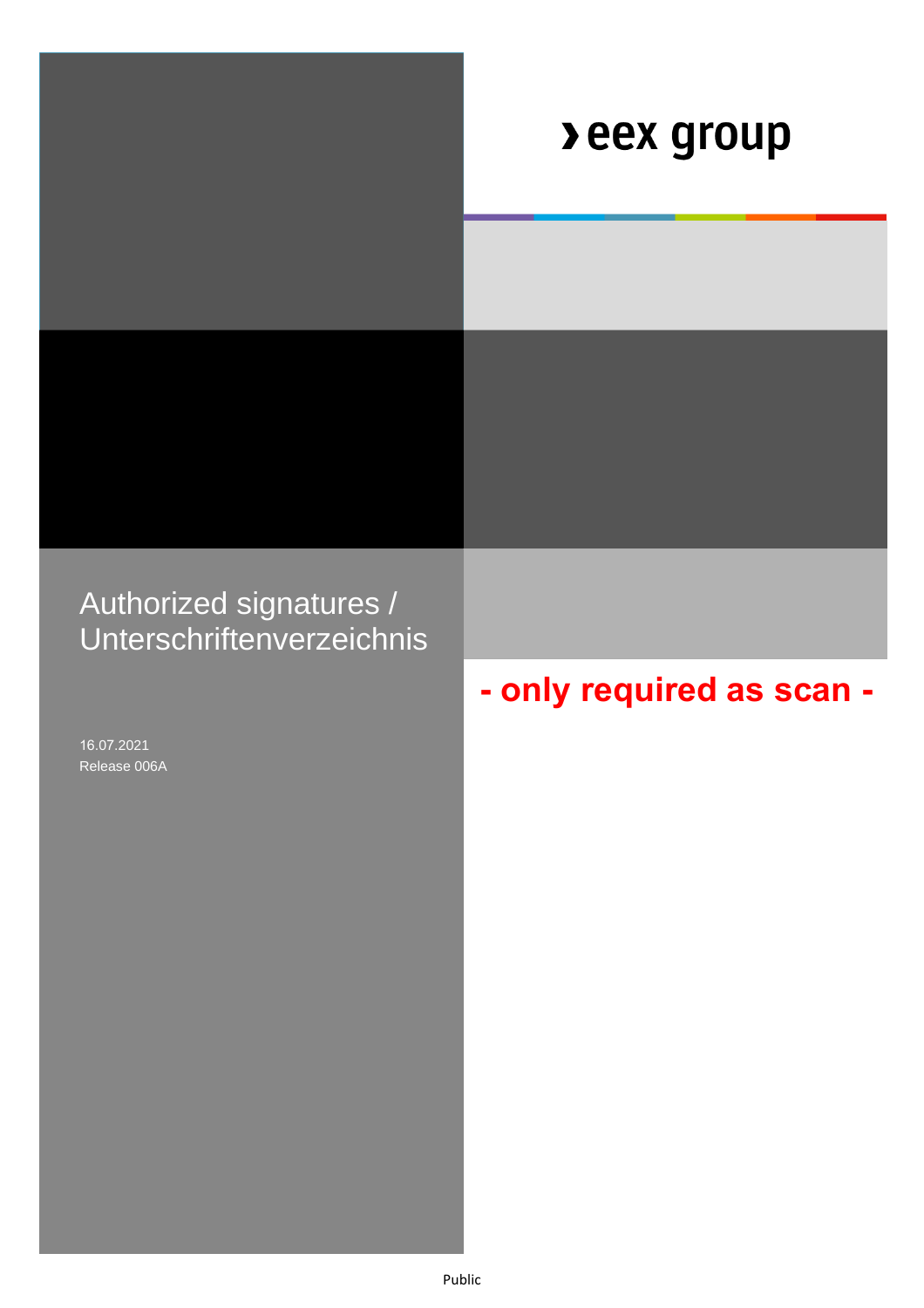## **Deex group**

| Name of the company according to the company register / Firmenbezeichnung laut Handelsregister |                                                                                                |  |                             |  |              |  |
|------------------------------------------------------------------------------------------------|------------------------------------------------------------------------------------------------|--|-----------------------------|--|--------------|--|
|                                                                                                |                                                                                                |  |                             |  |              |  |
|                                                                                                |                                                                                                |  |                             |  |              |  |
|                                                                                                | Applicable for the ticked business partners / Maßgeblich für die angekreuzten Geschäftspartner |  |                             |  |              |  |
|                                                                                                | European Commodity Clearing AG                                                                 |  | European Energy Exchange AG |  | EPEX SPOT SE |  |

The following persons are authorized to represent and sign any documents relating to business operations and contracts with the business partners specified above. This document revokes and supersedes all previous signature schedules. / *Folgende Personen sind in allen Geschäftsvorfällen und anfallenden Vertragsangelegenheiten mit den oben spezifizierten Geschäftspartnern vertretungs- und zeichnungsberechtigt. Dieses Dokument widerruft und ersetzt alle vorherigen Unterschriftenverzeichnisse.*

| $N^{\circ}$    | Name, First Name /<br>Name, Vorname | Email | Signature specimen /<br>Unterschriftsprobe | Entitled to sign<br>alone / Einzeln<br>unterschrifts-<br>berechtigt | Only allowed to sign<br>together with N° /<br>Unterschriftsberechtigt | Restrictions <sup>1</sup> /<br>Einschränkungen <sup>1</sup> |
|----------------|-------------------------------------|-------|--------------------------------------------|---------------------------------------------------------------------|-----------------------------------------------------------------------|-------------------------------------------------------------|
|                |                                     |       |                                            |                                                                     |                                                                       |                                                             |
| $\overline{2}$ |                                     |       |                                            | $\Box$                                                              |                                                                       |                                                             |
| $\mathbf{3}$   |                                     |       |                                            |                                                                     |                                                                       |                                                             |
| 4              |                                     |       |                                            | П                                                                   |                                                                       |                                                             |
| 5              |                                     |       |                                            | $\Box$                                                              |                                                                       |                                                             |
| 6              |                                     |       |                                            |                                                                     |                                                                       |                                                             |
| $\overline{7}$ |                                     |       |                                            |                                                                     |                                                                       |                                                             |
| 8              |                                     |       |                                            | $\Box$                                                              |                                                                       |                                                             |
| 9              |                                     |       |                                            | $\Box$                                                              |                                                                       |                                                             |
| 10             |                                     |       |                                            |                                                                     |                                                                       |                                                             |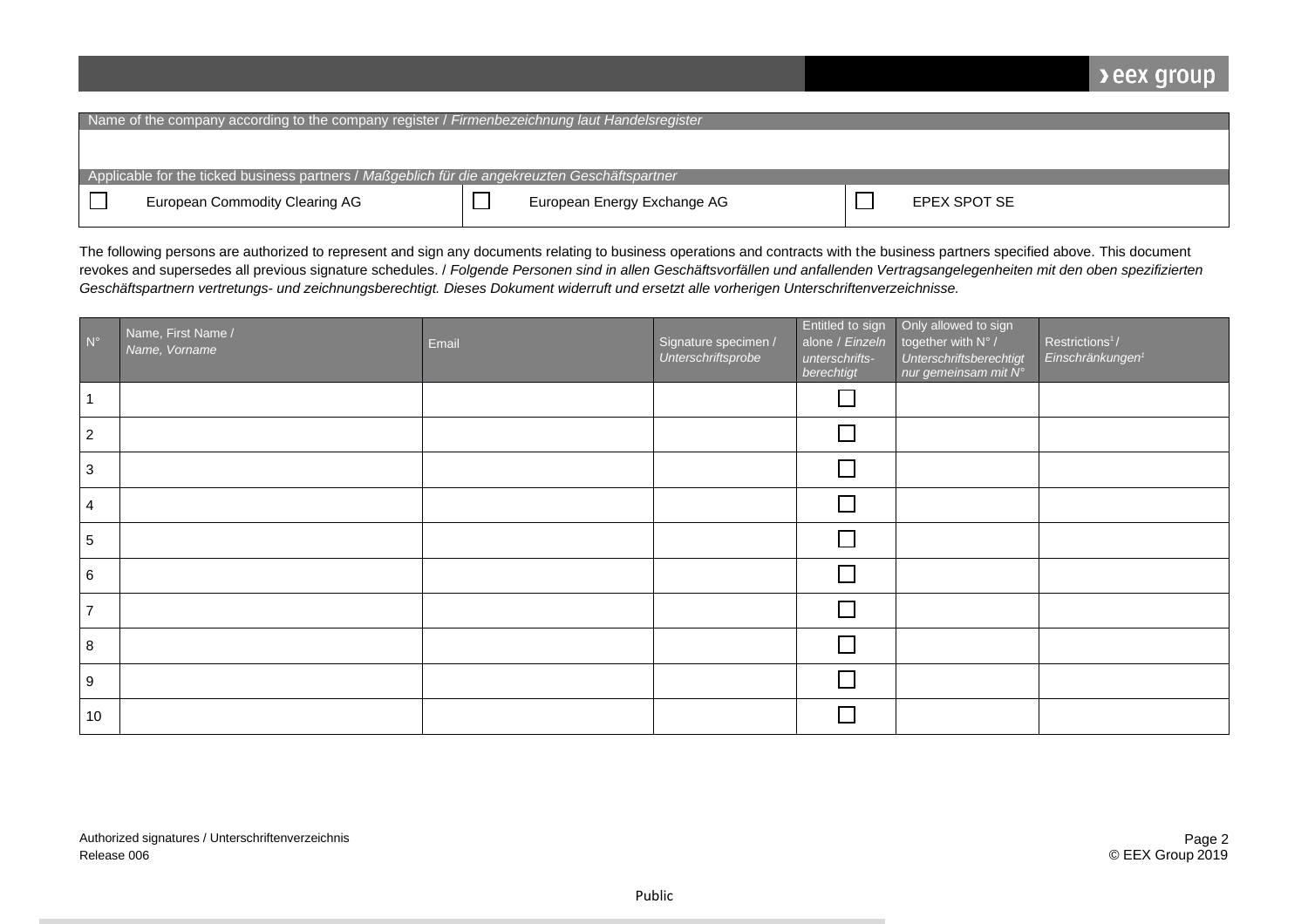## **PRIVACY NOTICE**

The undersigned assures that he has fully informed the contact persons named in connection with the contract, the exchange membership relationship or other legal relationships about the transfer of their personal data and that he has brought to their attention the PRIVACY NOTICE which can be found on our company websites.

We declare our consent that this document is provided to all business partners ticked above. / Wir stimmen zu, dass dieses Dokument allen oben angekreuzten Geschäftspartnern zur *Verfügung gestellt wird.*

| Place / Ort<br>Date / Datum | Company stamp and legally binding signature(s) / Firmenstempel und rechtsverbindliche Unterschrift(en) |       |  |  |
|-----------------------------|--------------------------------------------------------------------------------------------------------|-------|--|--|
|                             | Name:                                                                                                  | Name: |  |  |

<sup>1</sup>Please indicate the documents which this person is not able to sign. (e.g. contracts, trading agreement, etc.) / Bitte nennen Sie die Dokumente, welche die Person nicht unterzeichnen darf (z.B. Verträge, Trading Agreeme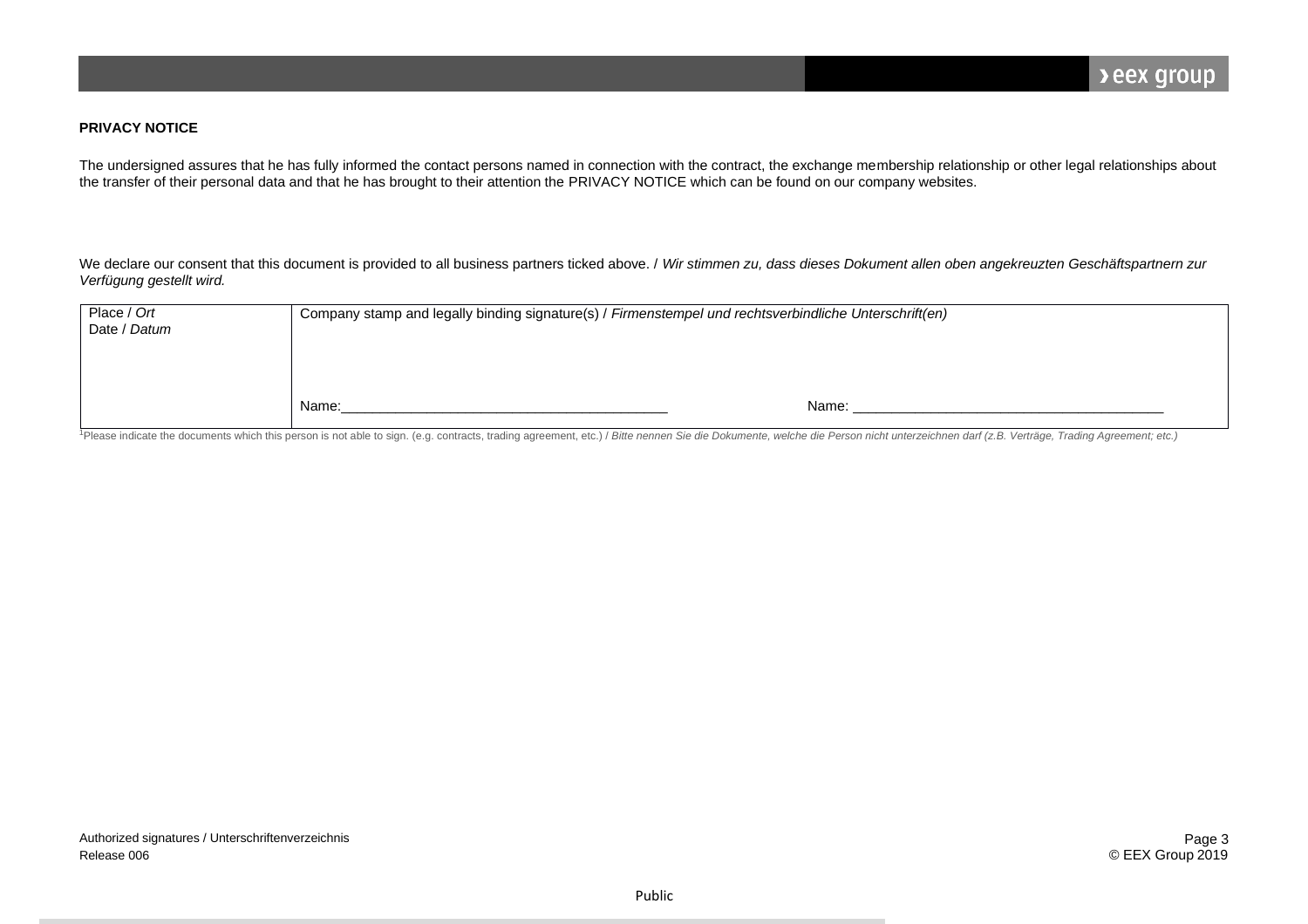## Deletion / Löschung

| Name of the company according to the company register / Firmenbezeichnung laut Handelsregister |                                                                                              |  |                             |  |              |
|------------------------------------------------------------------------------------------------|----------------------------------------------------------------------------------------------|--|-----------------------------|--|--------------|
|                                                                                                |                                                                                              |  |                             |  |              |
|                                                                                                |                                                                                              |  |                             |  |              |
|                                                                                                | Relevant for the ticked business partners / Maßgeblich für die angekreuzten Geschäftspartner |  |                             |  |              |
|                                                                                                | <b>European Commodity Clearing AG</b>                                                        |  | European Energy Exchange AG |  | EPEX SPOT SE |

The following persons are **no longer** authorized to sign. / *Folgende Personen sind nicht mehr zeichnungsberechtigt.*

| $N^{\circ}$ | Name /<br>Name | First Name /<br>Vorname | Cancellation date /<br>Löschungsdatum |
|-------------|----------------|-------------------------|---------------------------------------|
|             |                |                         |                                       |
| 2           |                |                         |                                       |
| 3           |                |                         |                                       |
| 4           |                |                         |                                       |
| 5           |                |                         |                                       |
| 6           |                |                         |                                       |